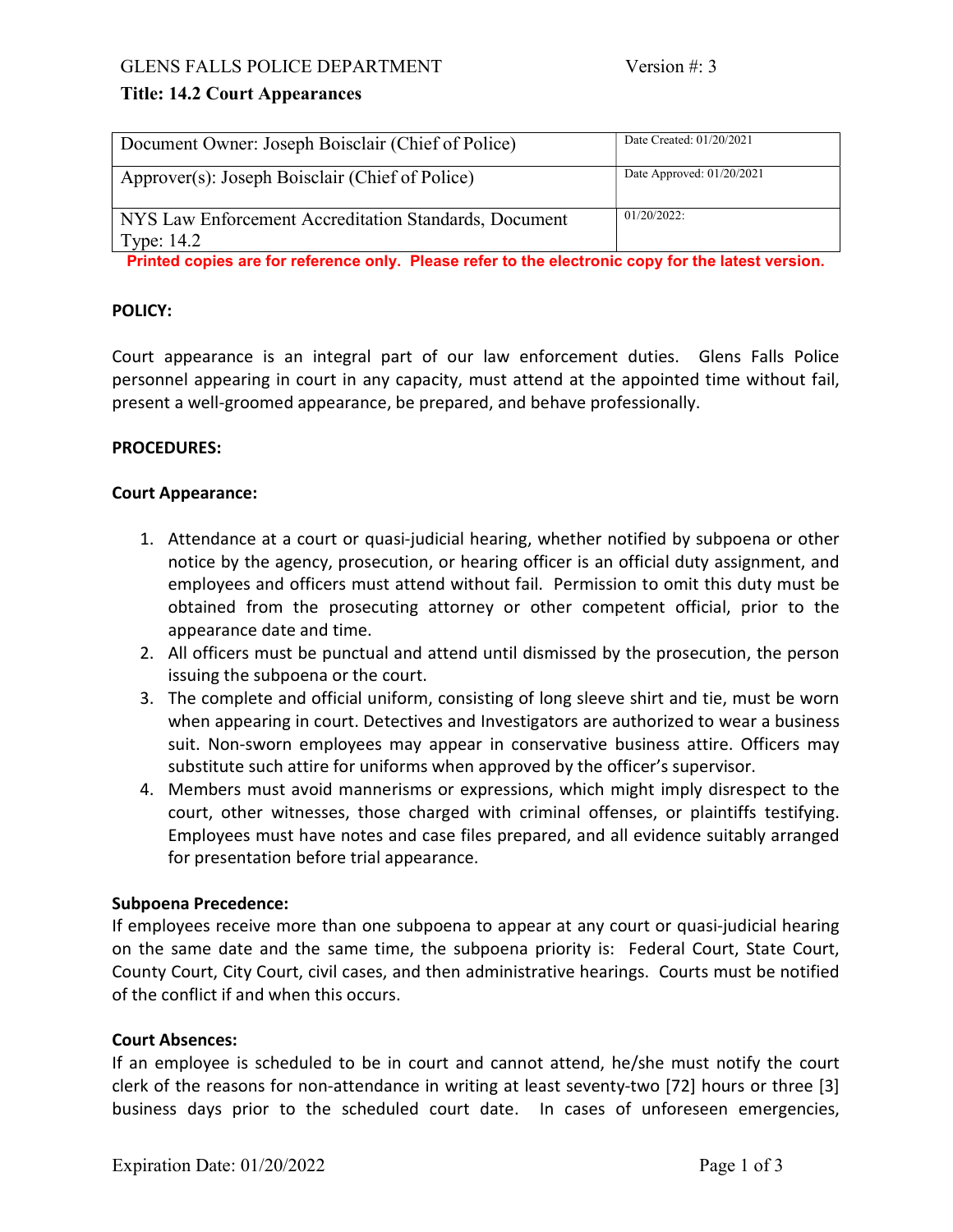## Title: 14.2 Court Appearances

verification of that emergency must be submitted to the court clerk immediately in writing. If the emergency arises before court and the officer is able to contact the court, the judge determines if the absence is excused. If the officer is unable to contact the court, the OIC must determine if the absence is excused. Copies of all written communications with the court or prosecution regarding appearances must be submitted to Chief of Police.

### Respect and Testimony:

While in court, the officer must:

- 1. Always tell the truth when testifying, making reports, or conducting any Law enforcement business;
- 2. Be respectful of magistrates and judges at all times;
- 3. Speak calmly and explicitly in a clear, distinct, and audible tone so to be heard by the court and jury when giving testimony.
- 4. Testify with strict accuracy, limiting testimony to the case before the court, and neither suppresses nor overstates the circumstances with a view for favoring or discrediting any person.
- 5. Answer defense counsel questions with the same readiness and civility as when testifying in support of the charge, remembering that the ends of justice will be served by showing a desire to tell the whole truth, whether it is in favor of or against the defendant.

### Testifying for the Defendant:

Any employee subpoenaed by the defense in any criminal trial or hearing will notify the office of the prosecuting attorney immediately upon receipt of the subpoena.

### Civil Action, Court Appearances – Subpoenas:

Employees may not volunteer to testify or give deposition in civil actions and may not testify unless subpoenaed. Employees must accept all subpoenas legally served. If subpoenas arise out of agency employment or if employees are informed that they are a party to civil actions arising out of agency employment, they must immediately notify the OIC and the attorney representing the agency. Employees then prepare to discuss the testimony he/she is prepared to present, if called as a witness.

When a subpoena is received by the OIC and served to a subordinate, the OIC will create a DO blotter noting the time and date served as well as any other pertinent information contained on the subpoena.